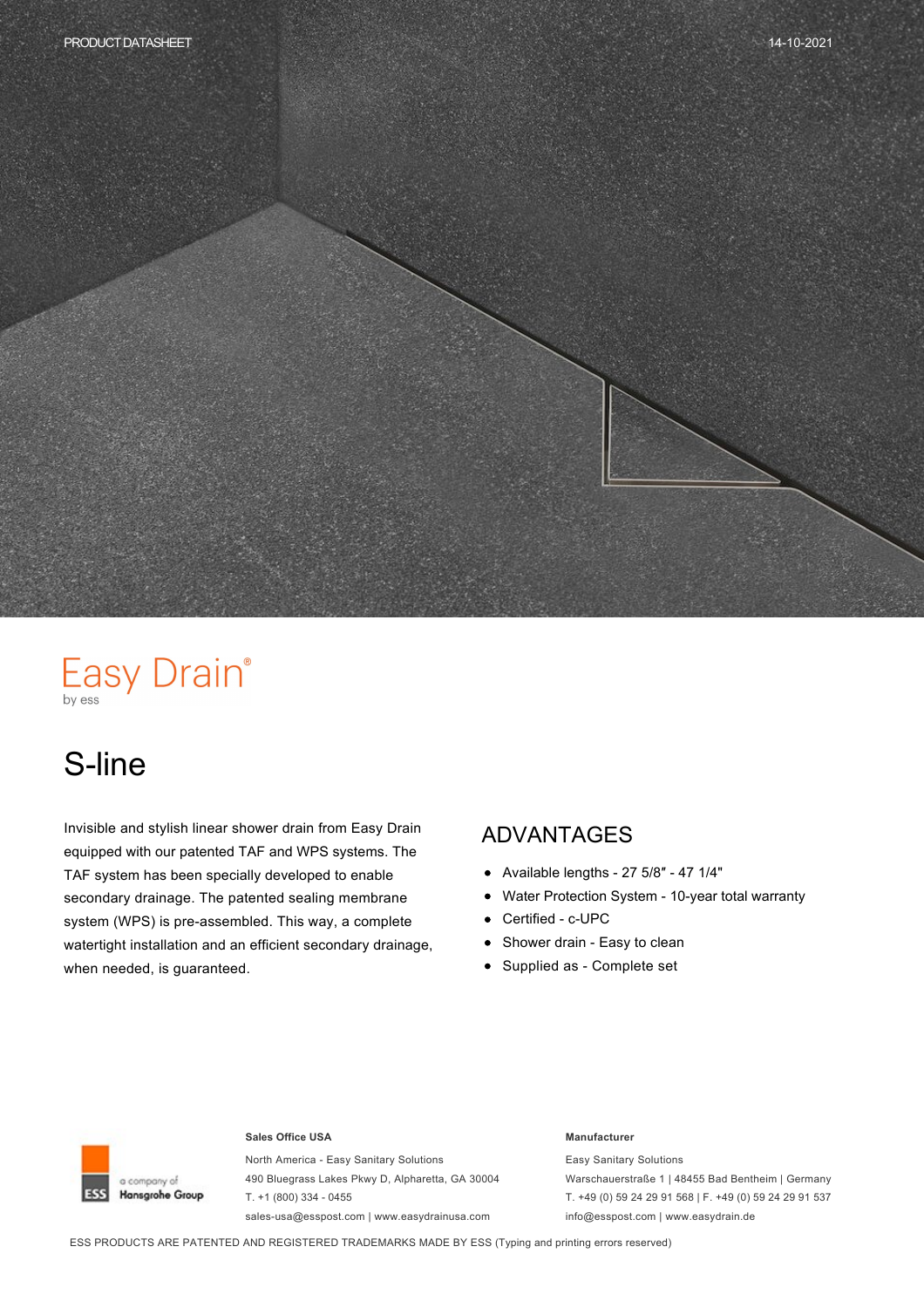### GENERAL

| <b>Series</b>           | S-line USA                             |
|-------------------------|----------------------------------------|
| Name                    | S-line                                 |
| Model                   | Linear shower drain                    |
| Rough dimensions (inch) | 27 5/8, 31 1/2, 35 1/2, 39 3/8, 47 1/4 |
| Product type            | Complete                               |
| Application             | New construction, Renovation           |
| Certification           | $c$ UPC                                |
|                         |                                        |

### **INSTALLATION**

| Substrate              | Concrete / Sand Cement, Lewis sheets, Wooden floors     |
|------------------------|---------------------------------------------------------|
| Floor finish           | Tiles / Mosaic, Natural stone, Glass Mosaic, Thin tiles |
| Height adjustable feet | Excluded                                                |
| Installation option    | Wall                                                    |
| Outlet                 | Vertical                                                |
| Connection (inch)      |                                                         |

### **DESIGN**

| Trim finish                    | Brushed stainless steel / Tile |  |  |  |
|--------------------------------|--------------------------------|--|--|--|
| Trim pattern                   | Zero / Closed                  |  |  |  |
| Trim width (inch)              | 4 1/4                          |  |  |  |
| Tile insert trim (inch)        | 1/2                            |  |  |  |
| Adjustable trim                | No.                            |  |  |  |
| Frame type                     | TAF (Tile Adjustable Frame)    |  |  |  |
| <b>TAF Frame material</b>      | Stainless steel (304)          |  |  |  |
| Design frame finish            | <b>Brushed stainless steel</b> |  |  |  |
| Frame width (inch)             | 5/8                            |  |  |  |
| Wheelchair accessible          | Yes                            |  |  |  |
| <b>Extension set available</b> | N.A.                           |  |  |  |



#### **Sales Office USA Manufacturer**

North America - Easy Sanitary Solutions 490 Bluegrass Lakes Pkwy D, Alpharetta, GA 30004 T.  $+1$  (800) 334 - 0455 sales-usa@esspost.com | www.easydrainusa.com

Easy Sanitary Solutions Warschauerstraße 1 | 48455 Bad Bentheim | Germany T. +49 (0) 59 24 29 91 568 | F. +49 (0) 59 24 29 91 537 info@esspost.com | www.easydrain.de

ESS PRODUCTS ARE PATENTED AND REGISTERED TRADEMARKS MADE BY ESS (Typing and printing errors reserved)